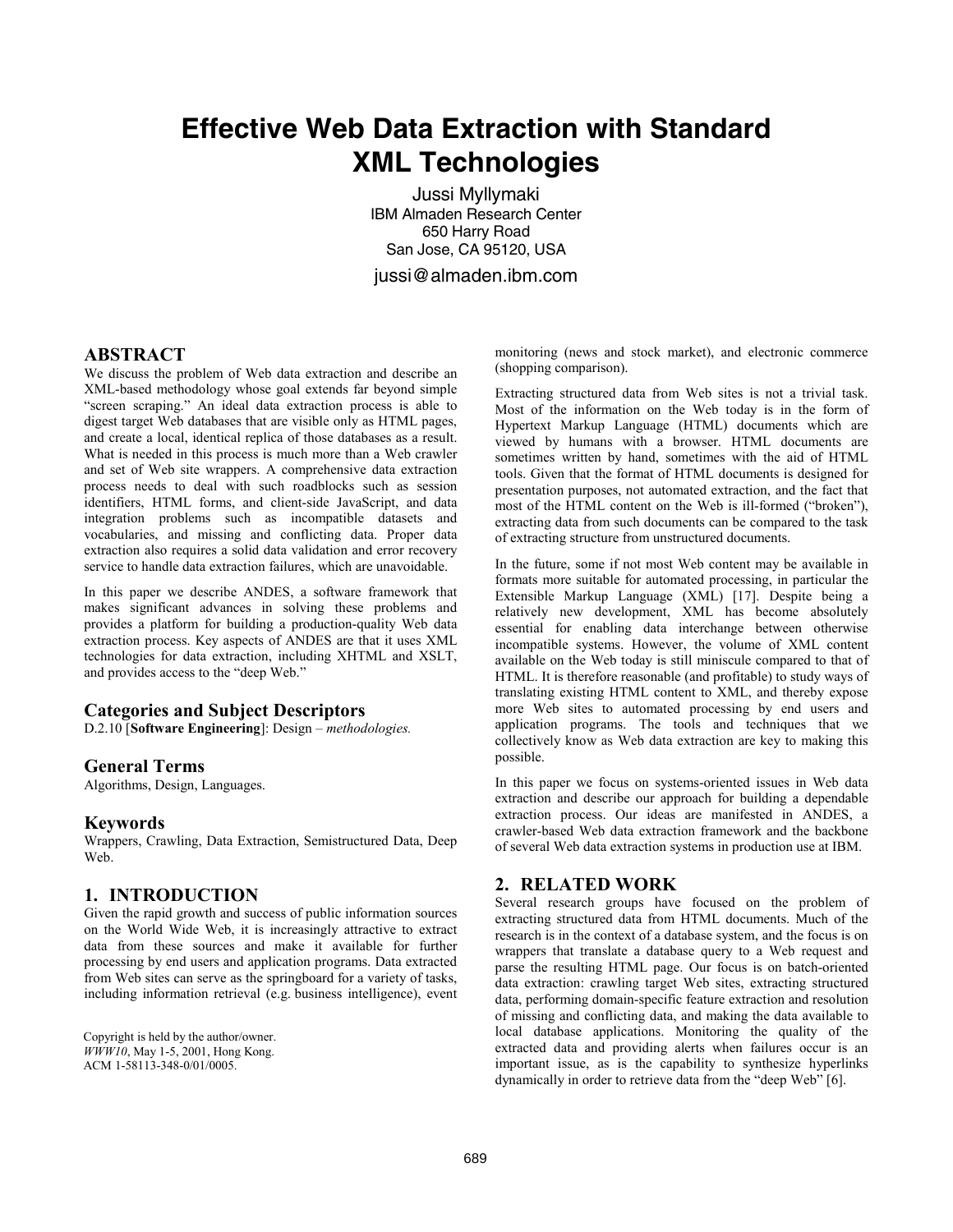Our ideas have been implemented in  $ANDES<sup>1</sup>$ , a software framework that merges crawler technology with XML-based data extraction technology to form a dependable, robust process. ANDES is similar to other extraction systems in that it defines a wrapper for each Web site. The precise mechanism how wrappers are defined, implemented, and used is different in each system, however. Below we compare the ANDES wrapper mechanism with others proposed in the literature.

The WysiWyg Web Wrapper Factory (W4F) is a toolkit for generating Web wrappers [9]. It contains a language for identifying and navigating Web sites (retrieval rules) and a declarative language for extracting data from Web pages (extraction rules). It also provides a mechanism for mapping extracted data to a target structure. As its name suggests, W4F provides a graphical user interface for generating retrieval, extraction, and mapping rules. While W4F and ANDES are similar in many respects, their main difference is that whereas W<sub>4F</sub> uses a proprietary language for data extraction and mapping rules, ANDES is based on XHTML [16] and XSLT [20] and can exploit templates, (recursive) path expressions, and regular expressions for more effective data extraction, mapping, and aggregation. Hyperlink synthesis, which allows data to be extracted from the "deep Web," is also unique to ANDES.

The goal of WIDL is to define a programmatic interface to Web sites [1][15]. As such, it focuses more on the mechanics of how to issue a request to a Web site, retrieve the result, and bind the input and output variables to a host programming language, than the process of extracting data from the retrieved result page. WIDL allows data to be extracted using absolute path expressions, but, as we explain in Section 3.2, this falls short of building robust data extractors. Feature extraction and structure synthesis would be difficult to implement in WIDL and would be relegated to some higher-level program.

The Web Language (formerly WebL) from Compaq is a procedural language for writing Web wrappers [14]. While it provides a powerful data extraction language (similar to recursive path expressions combined with regular expressions), the language is not tuned to XML inputs and outputs and lacks the power of XSLT templates and XPath axes and operators.

The Ariadne [2][7], Garlic [13], and TSIMMIS [4] systems are mediators that facilitate querying multiple heterogeneous sources. While Garlic and TSIMMIS support a wide range of sources, including Web sources, database systems, and file systems, Ariadne focuses on Web sources exclusively. In each system, a modeling process produces an integrated view of the data contained in the sources and a query planning process decomposes queries on the integrated view into a set of subqueries on the sources.

In Garlic and TSIMMIS, wrappers are written in a procedural programming language and are compiled into executable code, whereas in Ariadne, an induction-based wrapper generation mechanism is used. It uses regular expressions and includes mapping tables to resolve vocabulary differences between Web sources, but lacks path expressions. We note that path expressions are important in extracting data from an HTML tree because hierarchical navigation between nested HTML elements is

1

frequently needed. In ANDES, a combination of XPath axes and operators with regular expressions provides for more robust data extraction rules than what is possible with regular expressions alone.

XWRAP [8] is a semi-automatic wrapper-generator that builds on the semantic meaning of specific HTML tags (e.g. headings and tables) and how they are used for data layout. Heuristics are used to determine the parent-child relationships between data items, for instance table names, field names, and values. The resulting wrappers depend on the nesting and orientation of table and other elements, which works well with tabular Web sites but not with sites that have less structure. For instance, some Web sites concatenate several data items into a single plain text field, which requires regular expressions or similar text analysis tools to decompose the field back into the original data items.

Informia [3] is an information mediation system whose Common Access Interface (CAI) is configured with retrieval and extraction rules, like W4F. The retrieval component was designed primarily to handle Web sites that contain repetitive data such as search result lists. Informia provides a toolkit for automatically producing extraction rules for pages that contain repetitive elements. However, the language is proprietary and extractors that are created manually for sites with no repetitive data (e.g. some Yahoo! Finance pages) are difficult to maintain.

# **3. EXTRACTING STRUCTURED DATA FROM WEB SITES**

Extracting structured data from Web sites requires solving five distinct problems: finding target HTML pages on a site by following hyperlinks (navigation problem), extracting relevant pieces of data from these pages (data extraction problem), distilling the data and improving its structured-ness (structure synthesis problem), ensuring data homogeneity (data mapping problem), and merging data from separate HTML pages (data integration problem). We discuss each problem in the following sections.

## **3.1 Web Site Navigation**

In the ANDES data extraction framework, we view Web sites as consisting of two types of HTML pages: target HTML pages that contain the data we want to extract and navigational HTML pages that contain hyperlinks pointing to target pages or other navigational pages. An automated crawler is used to retrieve target pages from a Web site. The crawler is guided by a rulebased configuration file that tells it where to start, which hyperlinks to follow (and which ones not), and the desired crawling depth. These instructions collectively define the navigation rules of a given Web site.

The crawler starts the navigation by retrieving the seed page (or pages) from the Web site and, based on its URL, determines whether the page is a target page or a navigational page. If it is a target page, it is forwarded to the data extractor for subsequent processing. Hyperlinks from both types of pages are analyzed and a decision to follow them is made on a link-by-link basis. A crawling depth parameter determines how many links away from the seed page the crawler can move.

Besides handling static hyperlinks (<A>, <FRAME>, and <IMG> tags), our approach is designed with the "deep Web" [6] in mind. The deep Web is crawled by analyzing HTML forms and

<sup>&</sup>lt;sup>1</sup> ANDES is short for A Nifty Data Extraction System.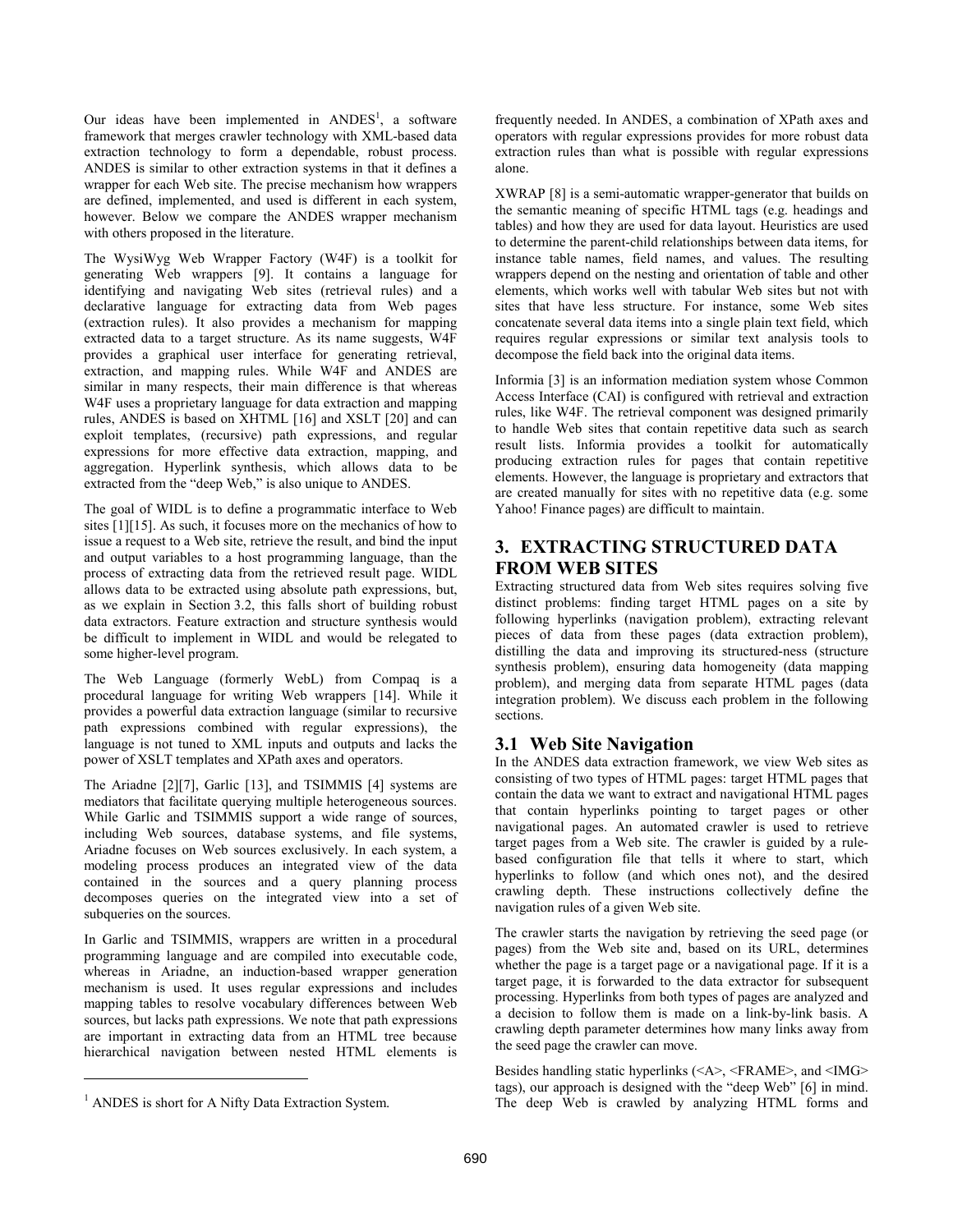```
<gcs-config> 
<group name="Reviews"> 
  <url-pattern-list> 
    <url-pattern recursion-depth="2"> 
      <seed-list> 
        <li>http://www.epinions.com/cmhd_Notebooks-IBM</li> 
      </seed-list> 
      <include-pattern-list> 
        <url-obj-pattern host="www.epinions.com" file="/cmhd_Notebooks-IBM*"/> 
        <url-obj-pattern host="www.epinions.com" file="/cmd-review*"/> 
      </include-pattern-list> 
    </url-pattern> 
  </url-pattern-list> 
</group>
```
</gcs-config>

#### **Figure 1. Sample GCS configuration file.**

JavaScript code and producing "synthetic hyperlinks" that the crawler can follow. This is described in more detail in Section 3.3.

Web site navigation rules are typically written by hand after a careful analysis of the target Web site. Semiautomatic tools may assist in the process, but largely due to the requirement to have extremely fine-tuned navigation rules, the use of automation is limited except in the simplest cases. We point out that it is important to minimize the number of pages retrieved from a Web site while maintaining a safeguard against potential changes occurring on the Web site over time. This balancing act is a difficult (but rewarding) challenge for which no practical, automated procedures have been devised.

ANDES is independent of the specific crawler used, as crawlers in general provide a very similar service and are configured using the same general principles outlined above. The current implementation of ANDES uses as its crawler the Grand Central Station (GCS) system [10][11], a flexible and extensible crawler framework developed at the IBM Almaden Research Center. In GCS, navigation rules are expressed as XML, an example of which is shown in Figure 1. The sample navigation rules direct GCS to retrieve reviews of IBM's laptop computers from epinions.com.

#### **3.2 Data Extraction**

Target HTML pages are subjected to a sequence of data extraction steps. As mentioned earlier, much of the HTML content on the Web today is ill-formed because it does not conform to HTML specifications. Therefore, the first step in data extraction is to translate the content to a well-formed XML syntax because this helps in subsequent data extraction steps. The specific approach taken in the ANDES framework is to pass the original HTML page through a filter that "repairs" the broken syntax and produces well-formed HTML, or what is today known as Extensible HTML (XHTML) [16]. Toolkits for this step exist already, including the Tidy package [12].

Since XHTML is based on XML, any XML tool can be used to further process target HTML pages. Given that the goal of

ANDES is to produce XML as output, we view the task of converting XHTML to XML as an XML transformation problem. The data transformation mechanism chosen for ANDES is Extensible Stylesheet Language Transformations (XSLT) [20], a language that provides powerful XML path expressions (XPath) [19] combined with regular expressions through the XSLT extension mechanism.

As shown in Figure 2, the URL of an XHTML document is used to determine which set of XSLT files to apply to it. The XHMTL document is passed through the first XSLT file and the output is pipelined through other XSLT files defined for that URL. The final output is an XML file whose structure and content is determined by the last XSLT file. This is typically an XML application<sup>2</sup>, for instance iCalendar XML or NewsML. The pipeline approach fits well with the goals of domain-specific ANDES applications; the first XSLT file merely extracts data from an XHTML page, while subsequent XSLT files in the pipeline can refine the data and fill in missing data from domain knowledge (more on structure synthesis in Section 3.4).

The main criticism directed towards HTML data extraction projects is that the approach essentially amounts to "screen scraping" and fails miserably when the design (structure and content) of a Web site changes. While total isolation from these changes is difficult to achieve, we believe the ANDES approach is solid and produces very robust wrappers. This is achieved by relying less on HTML structure and more on content.

Some wrapper languages (e.g. HTML Extraction Language in W4F) require the use of absolute HTML paths that point to the data item to be extracted. An absolute path describes the navigation down an HTML tree, starting from the top of the tree (<HTML> tag) and proceeding towards child nodes that contain the data to be extracted. The path is made absolute by the fact that

 $\overline{a}$ 

 $2^2$  As is commonly done, we use the expression "XML application" to refer to the use of XML syntax in a specific data domain and not to an executable program.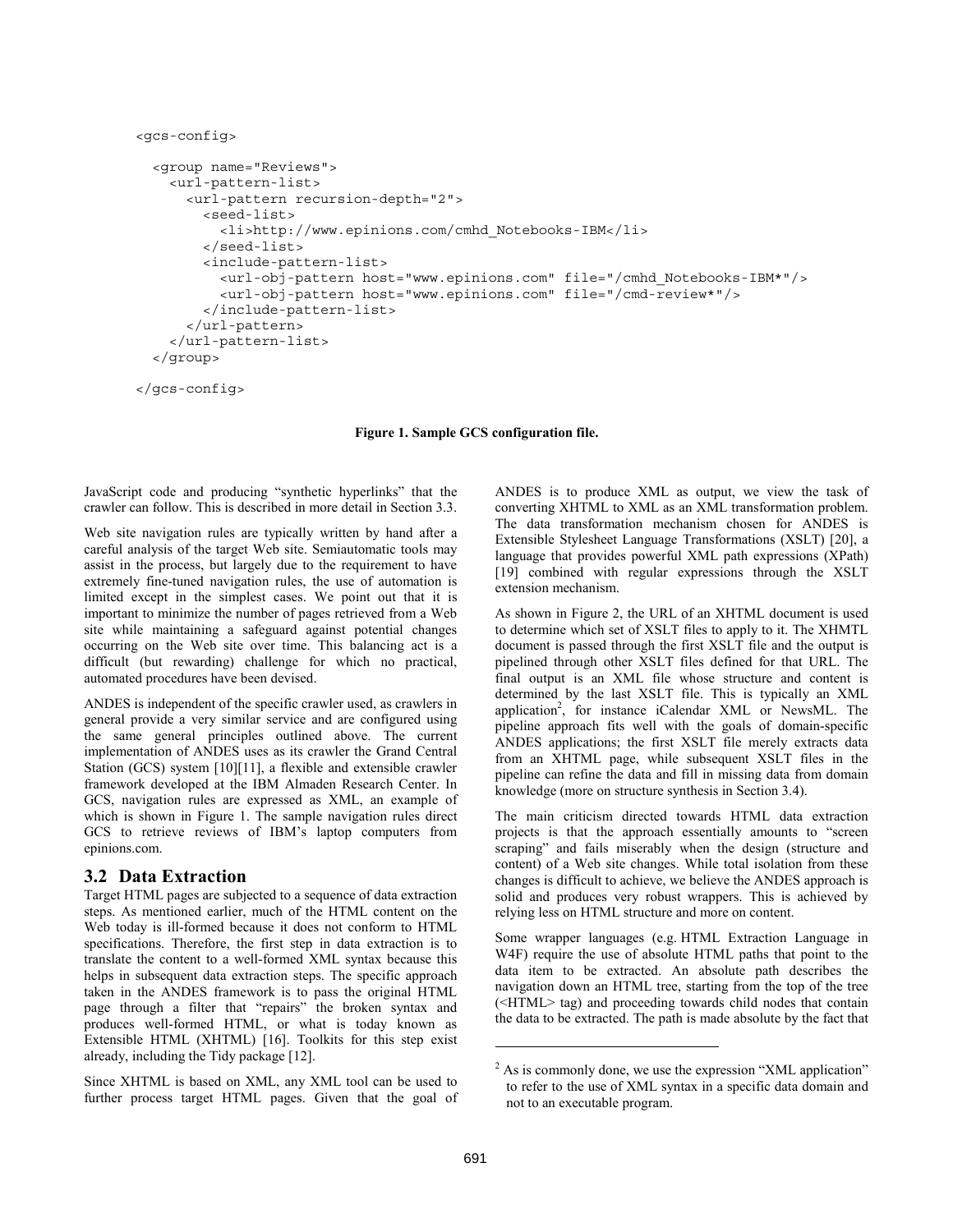

**Figure 2. Extractor identifies XSLT files to be used. A pipeline of XSLT processors extract and** 

**refine data, yielding an XML application file as the ultimate output.**

it lists tag names expected to be seen in the tree and their absolute positions. For instance, an absolute path to the third table, first row, and second column in an HTML document could be expressed in XPath as /HTML/BODY/TABLE[3]/TR[1]/TD[2].

The absolute path approach is likely to fail when the target HTML page changes. The most common change in HTML design is changing the positioning of items on the page. Layout is typically performed by using tags like <TABLE>, <TR>, and <TD>, as seen in the example above. When new content (e.g. advertising) is added to a page or when existing content is moved around, the absolute location of tags changes. For this reason, it is important to establish the location of data items independently of their absolute paths.

Our approach involves finding anchors within the page that serve as starting points for data extraction. Ideally, anchors are established based on the content of a data item, not on its HTML path. For instance, a page that contains the price of a book probably has the word "Price" somewhere near the price value. By looking for the word "Price," we can establish an anchor for the price value and be independent of its absolute location.

An example of XSLT code that extracts the last stock quote from a Yahoo! Finance page is shown in Figure 3. Note that we look for a table cell containing the words "Last Trade" and extract the value contained in the B (bold) tag. The XSL processor starts from the root of the XHTML tree and recursively looks for a matching table cell. Once the table cell is found, the instructions contained in the template are executed, in this case the production of a PRICE element in the output XML document.

#### **3.3 Hyperlink Synthesis**

One shortcoming of today's crawlers is that they can typically only follow static hyperlinks (such as those contained in  $\langle A \rangle$ , <FRAME>, and <IMG> tags) but not dynamic hyperlinks that are a result of HTML forms and JavaScript code. Dynamic hyperlinks are typically computed based on user input but may involve arbitrary computation in JavaScript.

It has been argued that a large fraction of Web content is "hidden" this way, whether the hiding is a side effect or an explicit goal of the Web site owner. The notion of "deep Web" [6] has been used to describe the hidden data on the Web. ANDES provides access to the deep Web by analyzing HTML forms and JavaScript code and extending the crawler's reach with "synthetic hyperlinks," or static copies of dynamic hyperlinks.

This is accomplished by passing each Web page through one or more XSLT filters that analyze HTML forms and JavaScript code and produce a list of static hyperlinks that mimic the selections made by an imaginary user. The links are then inserted back into the page as regular <A> tags and the page is passed to the crawler. The advantage of this approach is that the crawler itself is not modified in any way. Figure 4 illustrates the HTML augmentation process used in hyperlink synthesis.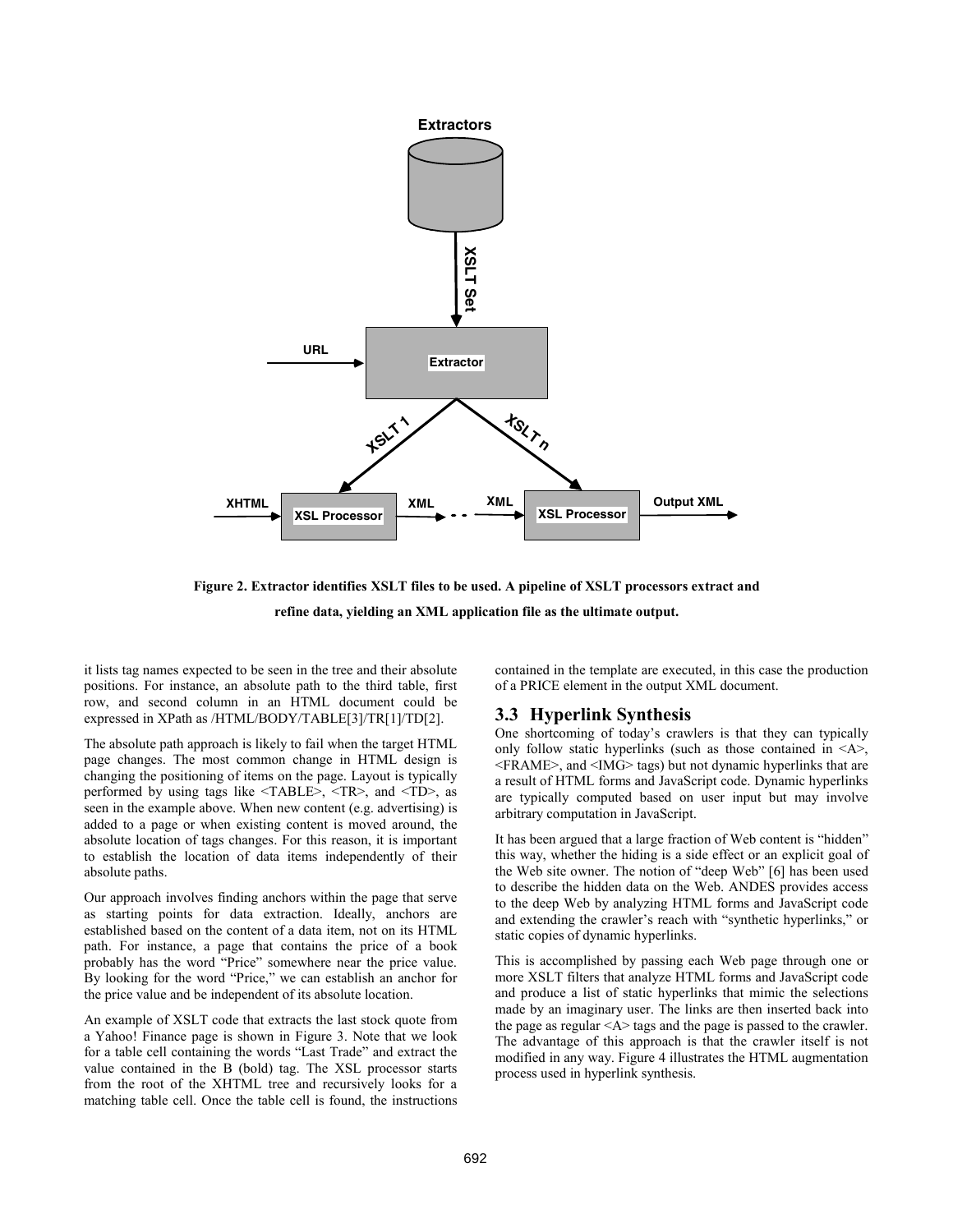<xsl:template match="td[contains(.,'Last Trade')]">

<PRICE><xsl:value-of select="b"/></PRICE>

</xsl:template>

#### **Figure 3. Sample XSLT extraction rule.**

Special care is needed for handling HTML forms that require the use of the POST method, as crawlers typically cannot handle links other than those that use the GET method. A simple GET-to-POST method conversion proxy solves this problem. The proxy receives GET requests from the crawler and converts specially marked hyperlinks to use the POST method instead. The target Web site is accessed using the correct method and the resulting page is returned to the crawler.

#### **3.4 Structure Synthesis**

It is fairly easy to extract simple data items such as the stock quote shown in Figure 3. The extracted data is simple in structure and its presentation on the HTML page maps directly to a corresponding XML structure (essentially a flat database record).

Structure synthesis may be required in more complex situations. Consider the task of aggregating product catalog data from several Web sites. Here, it is essential to represent catalogs and the products they contain in as much detail and fine granularity as possible so that integration of the catalogs can be successfully made. What makes this difficult is that a Web site may not provide enough structure to make direct mapping to an XML structure possible. For instance, on many online shopping sites product features are embedded in plain text paragraphs, and some data may be omitted because it is implicitly understood by the user viewing the page or is available elsewhere (e.g. that a laptop computer has an LCD display as opposed to a CRT display).

In ANDES, a knowledge engineer familiar with the target domain can provide regular expressions that extract structured data from snippets of unstructured text. For instance, the string "Mon Oct 30" is easy to convert to a timestamp structure with regular expressions. This analysis is potentially less accurate than a deep linguistic analysis but is still very powerful and quick to master.

Missing data can be filled in by XSLT code that encapsulates domain knowledge. For instance, an XSLT file that is specific to computer products can inspect the description of a computer and determine if it refers to one of the known laptop brands (e.g. IBM ThinkPad). If so, a new product feature can be added to the output XML structure, specifying that the computer has a worldwide three-year warranty, even if this fact is not listed in the product description.

## **3.5 Data Mapping**

Aggregating data from several Web sites requires that the data be homogenized. Web sites may follow different conventions for naming things or for expressing measured units. Mapping discrete values (e.g. company names) into a standard format improves the quality of the extracted data. Web sites are prone to have misspelled names, leading to data pollution if not corrected during the extraction process. The unit of measured values (e.g. corporate earnings) needs to be indicated in the XML output, or the values need to be converted to a common unit (e.g. billions of US dollars).

Homogenization of discrete values and measured values is performed in ANDES with a combination of conditional statements, regular expressions, and domain-specific knowledge encapsulated in the XSLT code. Arbitrary Java methods can also be invoked, for instance looking up a company name in a JDBCcompatible database.

#### **3.6 Data Integration**

The final task in Web data extraction is to integrate data from multiple, related Web pages. There are two reasons why this is necessary. First, some Web sites use HTML frames for layout, which breaks up a logical data unit into separate HTML documents. Second, some Web sites break up the data across multiple "sibling pages" so as not to overload a single page with too much information. For instance, Yahoo! Finance contains comprehensive financial information on each company in its database, but each of their Web pages contains only a fraction of the data (e.g. company background information, stock quotes, opinions of financial analysts, etc.).

Data integration in ANDES is performed in two steps. First, the original HTML documents are crawled normally and data is extracted from them individually. The output XML from each extractor is a piece of the ultimate output XML. For instance, if the output is in the NewsML format, one piece could contain a news article body, while another piece contains the publisher's contact information. Both pieces conform to NewsML but each piece has only part of the data.

The second step involves concatenating these partial outputs into one output and passing the resulting file through an XSLT filter that merges related data. Continuing the example above, the filter could identify related NewsML fractions based on the URL of the original HTML documents and "join" the data. The ultimate output has the data merged in an application-specific manner.

## **4. ANDES ARCHITECTURE**

In this section we describe some operational features of the ANDES framework. All features described in Section 3 have been implemented in the framework and are in production use within IBM.

## **4.1 Overview**

ANDES has been written in pure Java and consists of five components: data retriever, extractor, checker, exporter, and scheduler/manager interface (Figure 5). As mentioned earlier, the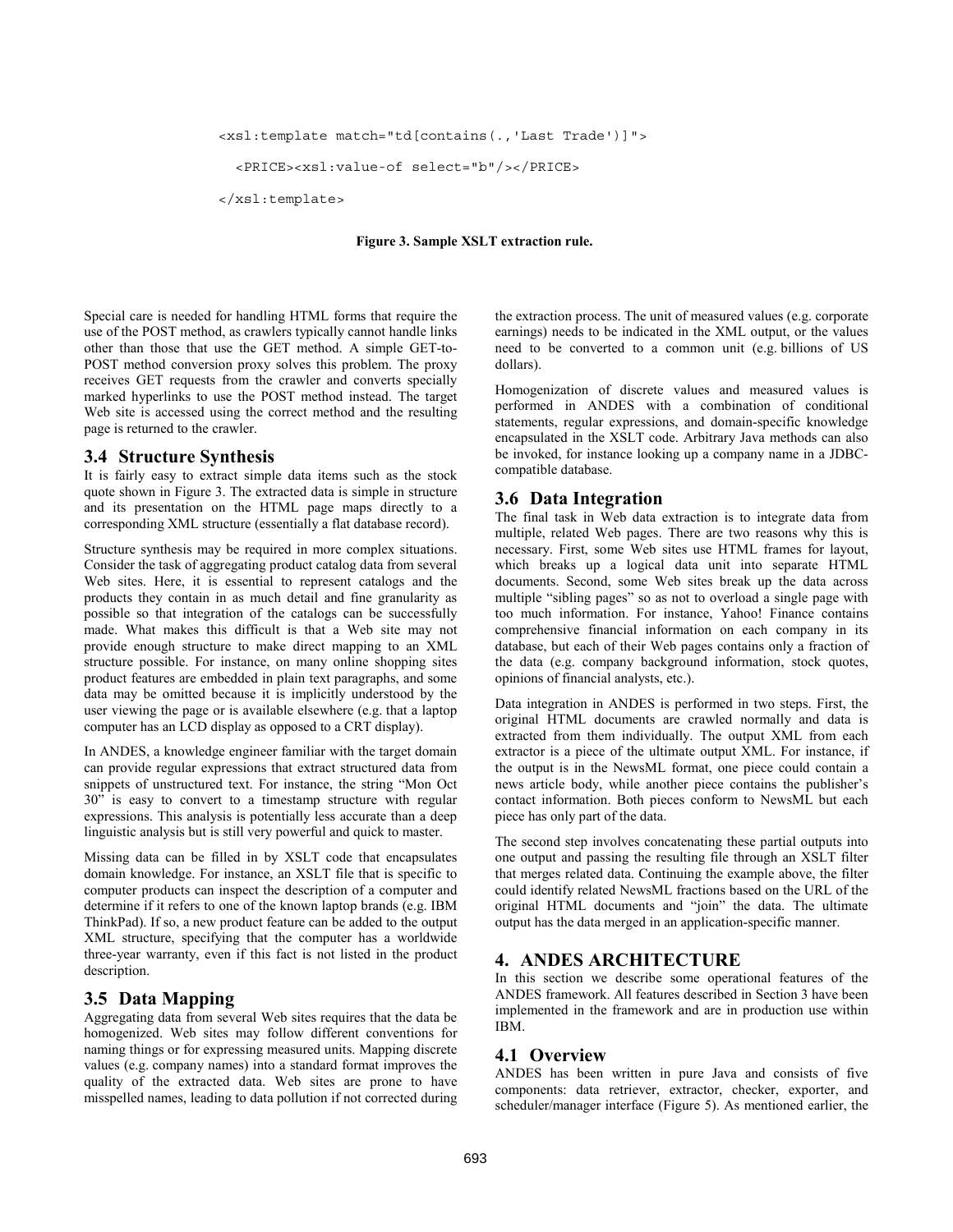

**Figure 4. Hyperlink synthesis via HTML augmentation.** 

default data retriever is the Grand Central Station (GCS) crawler. Crawls are scheduled to occur on certain days and times that depend on the target sites. When the scheduled time arrives, GCS is invoked and target HTML pages are retrieved from the Web sites. The pages are delivered to the extractor, which performs data extraction, structure synthesis, and data mapping and integration functions.

The output XML documents produced by the extractor are forwarded to a data checker and finally to an exporter. Different exporters may be written; the default exporter inserts the XML data into a relational database, thereby making the extracted data available to database applications and tools (e.g. for data mining).

A Web-based management interface allows the administrator to control ANDES, making changes to the scheduled crawls, inspecting the status of a running crawl, and viewing statistics of completed crawls. ANDES has been designed to run with little operator intervention, and it is configured to alert the administrator by email if problems are encountered. Several ANDES installations can co-exist on the same host computer, all managed through one Web interface.

## **4.2 Scheduling**

The scheduler is responsible for triggering the data extraction from different Web sites at prespecified times and repeating the extraction periodically. The periodicity depends largely on the

frequency of data change, but also on domain-specific and corporate requirements. Data extraction is usually run during periods of low network activity, for instance at night.

# **4.3 Web-Based Management Interface**

We have designed a comprehensive, Web-based management interface that a system administrator can use for monitoring and controlling ANDES. It is also essential that ANDES be capable of monitoring itself and alerting the administrator when problems are encountered. Given that Web sites are autonomous and can change at any time, ANDES monitors the coverage of each crawl and issues an alert when significant changes in the coverage are noticed. For instance, if the navigation rules of a Web site change, ANDES may get only half the number of target HTML pages compared to a previous crawl. When this happens, the administrator is notified, who will then take appropriate action.

## **4.4 Data Validation**

As Web sites change, an XSLT file may fail to correctly extract data from the pages that changed. ANDES continuously monitors the quality of data extraction and alerts the administrator when adjustments to XSLT files are required. Data validation is performed on the XML output of XSLT filters, not on the HTML source files. This means that if a Web site changes but the XSLT filter continues to correctly extract data from the changed pages,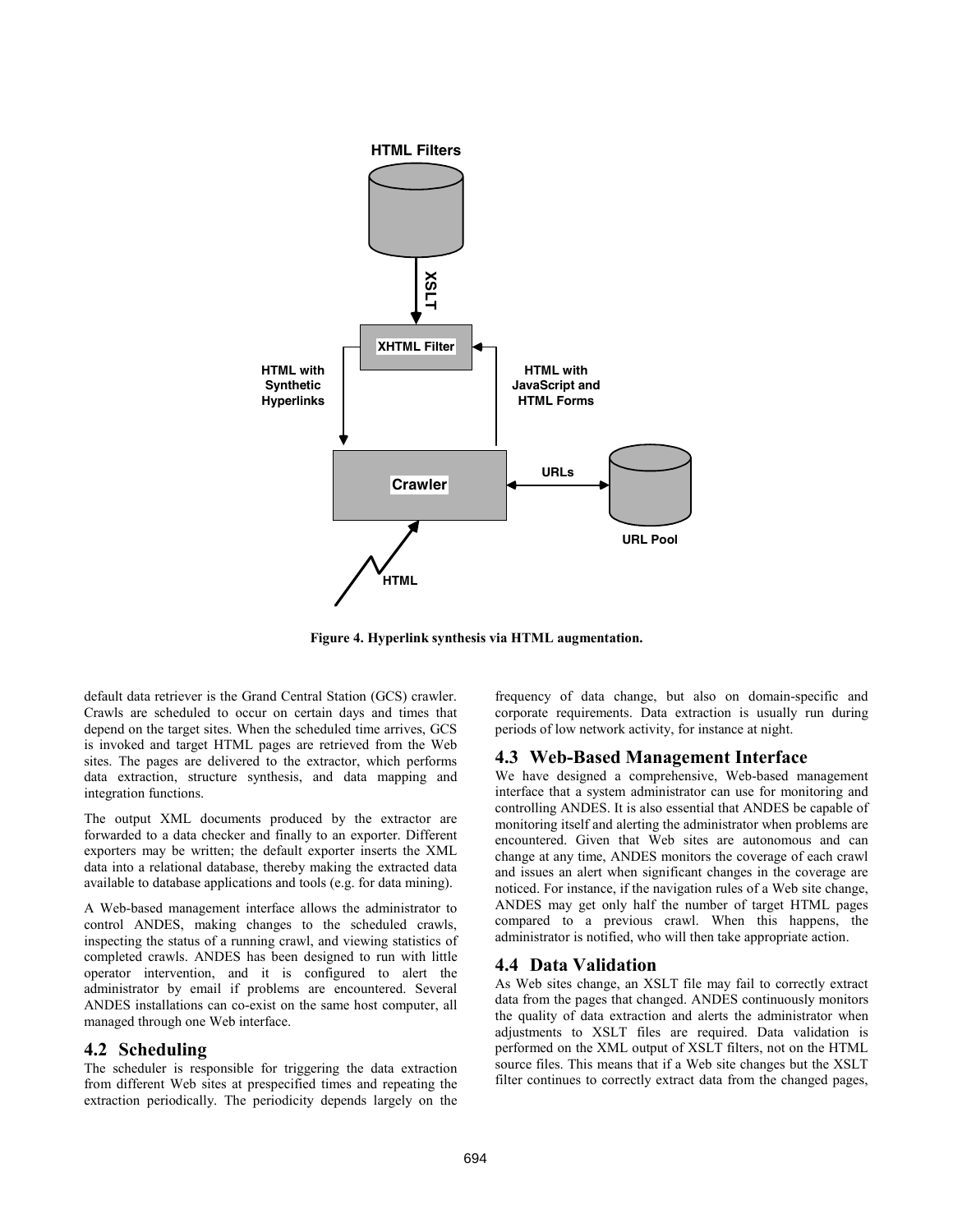

**Figure 5. Overview of ANDES architecture.** 

the new pages pass the data validation check and no alerts are generated.

Data validation is performed on several levels of abstraction. Syntactic checks are performed first: they verify that each XML element is present in the output and that values match their expected types (numeric vs. string). This is followed by semantic checks which spot incorrect values. This is domain-specific but very powerful. For instance, if it is known that stock prices are usually less than \$1000 (Berkshire-Hathaway shares being the notable exception), this can be described to the data validator which then separates the "bad" data from "good." The bad data is moved to a staging area and the administrator is asked to decide what to do with it. The administrator can accept the data as-is, the boundary conditions can be automatically modified, the data can be ignored as a one-time error, or the data can be manually corrected.

#### **4.5 Data Export**

The default data exporter in ANDES converts XML data to relational tuples and inserts them into a JDBC database. The normalization into tabular data is performed using XSLT and the resulting Comma Separated Values (CSV) files are loaded into the database. Alternative approaches are currently being studied, including the use of an XML extension to relational databases, such as the DB2 XML Extender product [5].

## **5. CONCLUSIONS AND FUTURE WORK**

In this paper we have discussed the problem of data extraction from Web sites and suggested an XML-based approach for solving it. We view the task of data extraction as a multi-step process where the goal extends far beyond simple "screen scraping." Our ultimate goal is to be able to extract semistructured data from given Web sites and transform the data into a wellstructured, feature-rich representation. Managing the heterogeneity of data retrieved from different Web sites is an integral part of this process, as is domain-specific processing of missing and conflicting data.

Since many Web sites are driven by a set of HTML templates and a database backend, an ideal Web data extractor would be able to "see through the templates" and create an identical copy of such databases even though it only has a limited view of the data. Our experience with the ANDES framework has shown that production-quality Web data extraction is quite feasible, and that incorporating domain knowledge into the data extraction process can be effective in ensuring the high quality of extracted data.

Our work continues in several areas. Navigation rules and extraction rules are currently optimized by hand, a burden that automatic or semiautomatic tools may ease. Likewise, automatic tools will help in building and managing domain-specific rules for handling missing or conflicting data. It is not uncommon to see incorrect data in Web sites (misspelled names and incorrect quantities or units). Our current, manually written data validation rules will be replaced by rules generated by semiautomatic tools; data classification and machine learning techniques appear to be promising solutions. In the future, we also expect to use the XML Schema syntax [18] for expressing data validation rules.